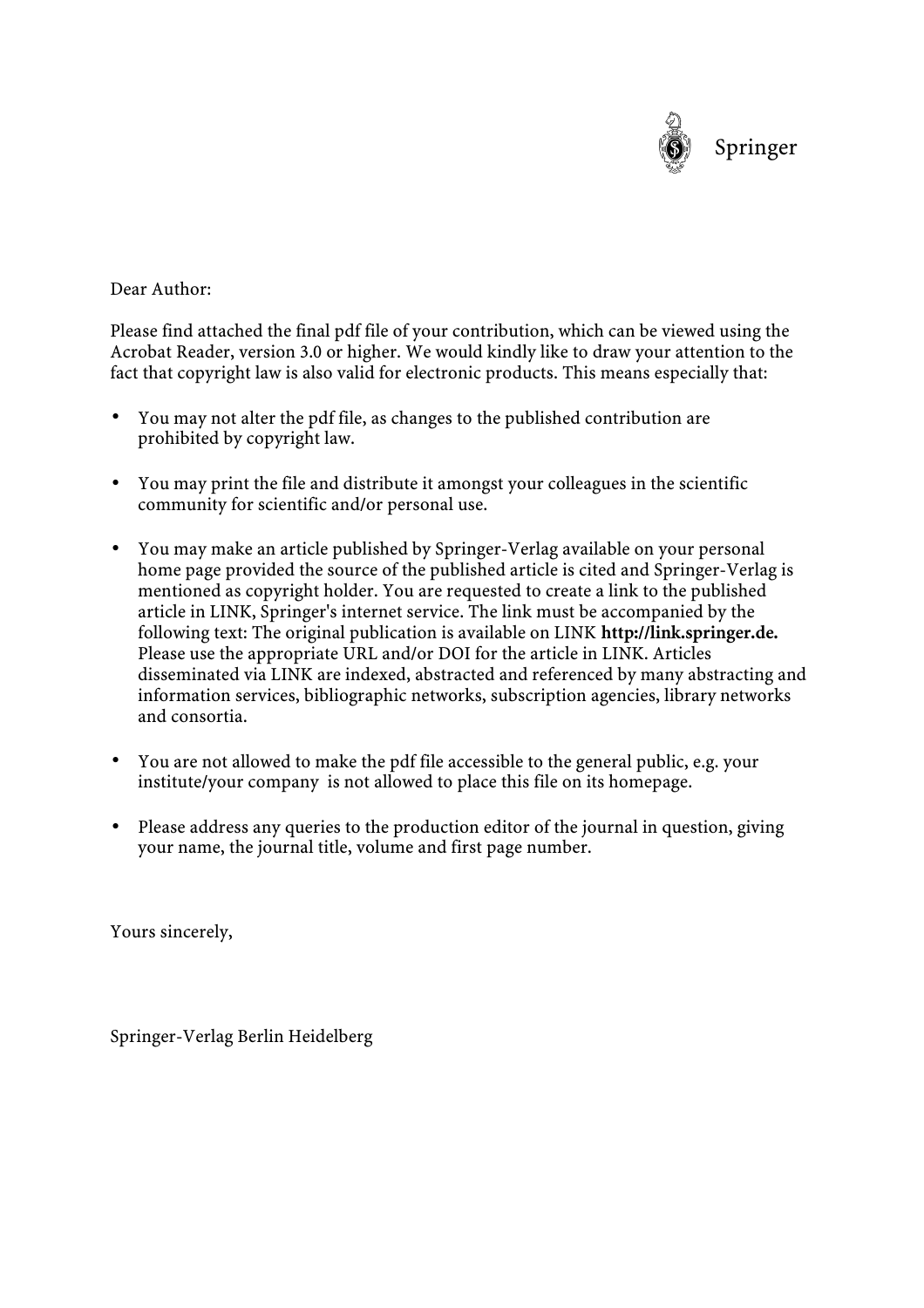Katja Fennel

# The generation of phytoplankton patchiness by mesoscale current patterns

Received: 31 March 2001 / Accepted: 31 August 2001 Springer-Verlag 2001

Abstract Elken et al. (1994) suggested that phytoplankton patchiness can be generated by mesoscale eddies in light-limited, nutrient-replete environments. This hypothesis is explored using two ecological models of different physical complexity. The model results support the idea that the coupling of mesoscale eddy circulation and phytoplankton growth leads to differential growth rates and thus generates variability in phytoplankton distributions. The specific circulation of a cyclonic eddy isolates a phytoplankton population in its core. Due to the reduced vertical mixing, a higher growth rate is supported in the core, and phytoplankton concentrations increase compared to the surrounding environment. A one-dimensional model is used to explore the hypothesis in general and to perform sensitivity studies. A more realistic simulation uses a coupled threedimensional model for the western Baltic Sea. Starting from vertically and horizontally homogeneous distributions for nutrients and plankton, the models generate patchiness due to the proposed mechanism. The described mechanism may apply for other mesoscale variable environments during light-limited growth periods as well, e.g., the frontal region of the Southern Ocean.

Keywords Phytoplankton patchiness · Mesoscale eddy · Coupled model · Spring bloom · Baltic Sea

Responsible Editor: Roger Proctor

K. Fennel Baltic Sea Research Institute, Warnemünde, Germany

Present address: Oregon State University, COAS, 104 Ocean Admin. Bldg., Corvallis, OR 97331, USA e-mail: kfennel@coas.oregonstate.edu

## 1 Introduction

The distribution of marine organisms is generally not uniform over space. A considerable degree of spatial heterogeneity is present at most trophic levels and most spatial scales (Denman and Platt 1976; Mackas et al. 1985; Abbott and Zion 1987; Davis et al. 1992; Kononen et al. 1992; Steele and Henderson 1992; Abbott and Barksdale 1995; Siegel et al. 1999). This patchiness in plankton distributions is surprising in view of the homogenizing effect of diffusion and mixing, which tend to decrease spatial gradients. There must be powerful mechanisms, able to induce spatial gradients in plankton distributions against the homogenizing physical mixing processes. Different explanations have been suggested for the generation of these heterogeneous plankton distribution patterns. For example, studies by Levin and Segel (1976), Mackas and Boyd (1979), Steele and Henderson (1992), Powell and Okubo (1994), Solow and Steele (1995) have focused on predator–prey interactions to explain plankton patchiness, while Gower et al. (1980), Aitsam (1994), Malchow (1994), Smith et al. (1996), Abraham (1998) have suggested different physical mechanisms.

In the Baltic Sea a considerable degree of phytoplankton patchiness is observed during early spring prior to the start of the spring bloom. The phytoplankton patches are closely associated with mesoscale current features such as fronts, jets, and eddies (Kononen et al. 1992; Siegel et al. 1999). Phytoplankton growth in the Baltic Sea is generally assumed to require thermal stratification; however, localized phytoplankton patches are observed prior to the establishment of the thermocline. The emergence of these local phytoplankton maxima is intriguing, since growth conditions are homogeneous in terms of nutrient supply and grazing pressure at this time of the year. Patchiness generation mechanisms such as spatially restricted upwelling of nutrients (Aitsam 1994) or patterns in grazing pressure (Steele and Henderson 1992) can be excluded as possible explanations, since nutrients are available in saturated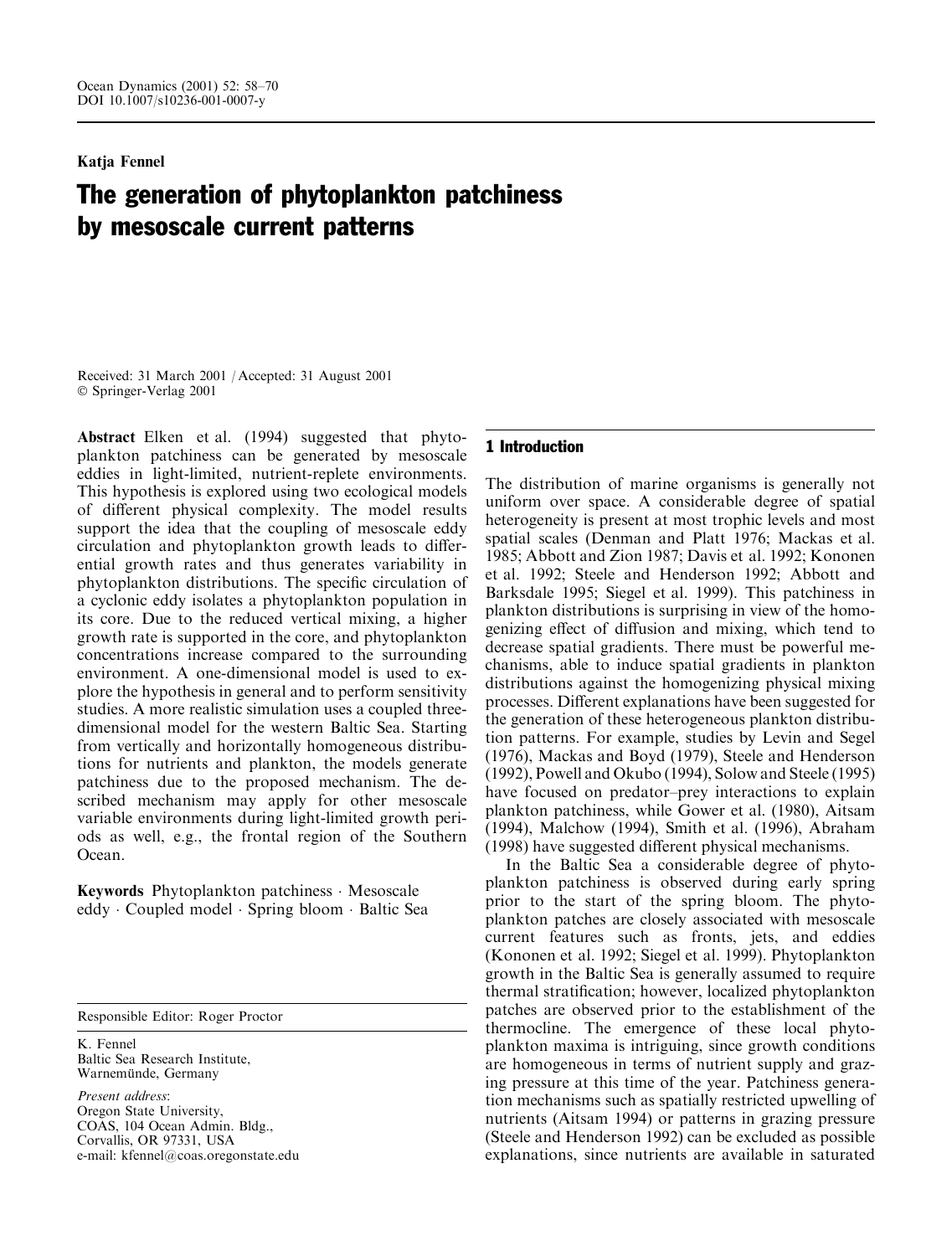concentrations in early spring and are distributed homogeneously due to the deep vertical mixing in late winter (Nehring et al. 1995, 1996; Matthaus et al. 1997). Zooplankton abundances are very low at this time of the year (HELCOM 1996).

Elken et al. (1994) proposed a generation mechanism that arises from the nonlinear response of phytoplankton growth to the ocean current field. The authors suggest that mesoscale eddies increase phytoplankton growth locally, since their specific circulation isolates distinct water masses. In cyclonic eddies the core is isolated, and vertical mixing is reduced in the center, while vertical mixing is enhanced in the region surrounding the eddy core (Onken 1990). Since the depth of the vertical mixing is a crucial factor for phytoplankton growth in early spring, when the phytoplankton community is limited by light (Sverdrup 1953), growth can be enhanced locally in the eddy core compared to the deeply mixed area surrounding the eddy core and the moderately mixed ambient environment. This mechanism does not require the existence of a thermocline and can occur prior to the establishment of thermal stratification, which is generally regarded as a necessary prerequisite for phytoplankton growth in the Baltic Sea.

A significant impact of mesoscale eddies on phytoplankton productivity has been recognized in other regions of the world's oceans as well, including the Southern Ocean and the North Atlantic Ocean. In the high-nutrient, low-chlorophyll environment of the Southern Ocean the mesoscale-active parts of the Antarctic Circumpolar Current (ACC) stand out as regions of high chlorophyll (Strass et al. 1998; Moore et al. 1999). Since macronutrients are replete and light limitation is important in the Southern Ocean (Nelson and Smith 1991), this environment is comparable to the early spring situation in the Baltic Sea. Eddy dynamics also influence primary productivity in the oligotrophic Sargasso Sea in the North Atlantic (Falkowski et al. 1991; McGillicuddy et al. 1998; Oschlies and Garçon 1998). The uplifting of the water column in the center of cyclonic eddies transports nutrients upward. Since phytoplankton growth is nutrient-limited in this region, the nutrient input into the euphotic zone stimulates phytoplankton growth.

This study is intended to corroborate the proposed hypothesis that differences in the magnitude of vertical mixing associated with the mesoscale current field are able to generate phytoplankton patchiness. A simple biological model combined with two physical frameworks of different complexity is used to raise evidence. A process-oriented model, which resolves only vertical processes and does not relate to specific topographical or forcing conditions, is implemented to explore the hypothesis in general. The results show that the proposed mechanism leads to spatial patterns in phytoplankton growth during the first 2 weeks of the bloom and quickly produces horizontal gradients. Because of its simplicity, the model allows one to analyze the balance of the phytoplankton sources and sinks and the sensitivity of 59

the model results to choices of parameterizations and single parameters.

A three-dimensional coupled physical/biological simulation captures a more realistic picture of the processes in the western Baltic Sea. The model resolves the mesoscale dynamics of nutrients and plankton in response to realistic external forcing during spring. A high degree of patchiness evolves which corresponds qualitatively to observed patterns of phytoplankton patchiness. The effect of one mesoscale eddy is discussed as an example to show that the simulated patchiness can be explained by the proposed mechanism.

# 2 Model description

#### 2.1 The biological model

The biological model employed in this study is a relatively simple representation of the nitrogen cycle mainly conceived to describe the dynamics of nutrients and phytoplankton in the water column (Fig. 1). It is based on the model of W. Fennel (1995) and comprises the four state variables: limiting nutrient  $N$ , phytoplankton P, zooplankton Z, and detritus D. The growth rate of phytoplankton w is determined by a modified Michaelis-Menten function in combination with Steele's (1962) parameterization of the photosynthetically active radiation

$$
w(N,I) = w_{\text{max}} \frac{N^2}{k_N + N^2} \frac{I}{I_{\text{opt}}} \exp\left(1 - \frac{I}{I_{\text{opt}}}\right) \tag{1}
$$

I is the incident solar radiation while  $I_{opt}$  is an assumed optimal radiation value for photosynthesis.  $I_{opt}$  is set to a quarter of the incoming radiation just below the surface, but does not drop below a value of  $25 \text{ W m}^{-2}$ following Stigebrandt and Wulff (1987). The parameters  $w_{\text{max}}$  and  $k_N$  represent the maximum growth rate and the half-saturation concentration for nutrient uptake, respectively. Phytoplankton loss terms comprise grazing by zooplankton, linear metabolical losses due to respiration  $(L_{PN})$ , and mortality  $(L_{PD})$  and sinking. The



Fig. 1 Scheme of the chemical-biological model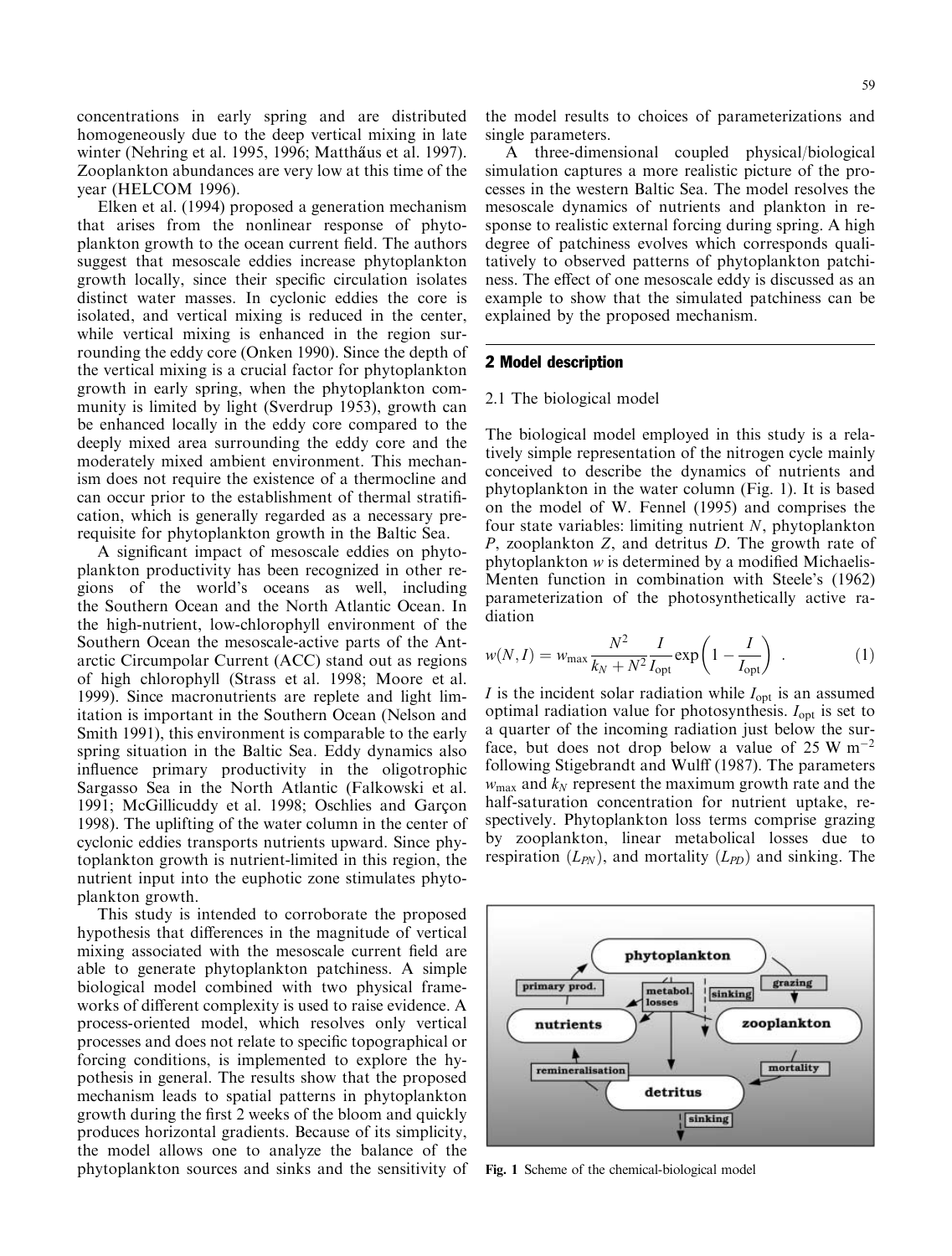zooplankton grazing  $q$  is determined by the modified Ivlev function

$$
g(P) = g_{\text{max}} \left[ 1 - \exp(-I_v P^2) \right] \tag{2}
$$

where  $g_{\text{max}}$  is the maximum grazing rate and  $I_v$  is the Ivlev constant. The zooplankton loss term  $L_z$  comprises the linear mortality and exudation rates  $L_{ZD}$  and  $L_{ZN}$ . Dead particles are assumed to sink at a constant rate  $w_D$ of 5 m day<sup>-1</sup>. As suggested by Stigebrandt and Wulff (1987), a variable sinking velocity  $w_P$  is assumed for phytoplankton, that reads

$$
w_P = w^\circ P^2 \tag{3}
$$

where  $w^{\circ}$  is a constant factor. Sunken particles accumulate in the bottom layer and are subject to remineralization there. A benthic layer and benthic processes are not included explicitly. The biological sources minus sink terms (sms) read explicitly

$$
sms(N) = -w(I, N)P + L_{PN}(P - P_0) + L_{ZN}(Z - Z_0) + L_D D
$$
\n(4)

$$
sms(P) = -w_P \frac{\partial P}{\partial z} + w(I, N)P - g(P)Z - L_P(P - P_0)
$$
 (5)

$$
sms(Z) = g(P)Z - L_Z(Z - Z_0)
$$
\n<sup>(6)</sup>

$$
sms(D) = -w_D \frac{\partial D}{\partial z} + L_{PD}(P - P_0)
$$

$$
+ L_{ZD}(Z - Z_0) - L_D D.
$$
 (7)

The employed parameter values are given in Table 1. Small background values  $P_0$  and  $Z_0$  are included in the linear loss rates of phytoplankton P and zooplankton Z. This has been found to be important if the model is run over seasonal cycles to ensure that plankton do not go extinct during the nongrowing season and that seed populations are always present.

#### 2.2 A process-oriented vertical model

A process-oriented model was implemented by defining a simple physical frame for the biological model. Only vertical processes are taken into account; that is, vertical mixing of the biological variables and sinking of phytoplankton and detritus. The model is set up on a longitudinal slab of 50 km length and 50 m depth. The horizontal grid width is 0.5 km and the vertical resolution is 0.5 m. A sine shape of the mixed layer depth is assumed to resemble the variation of vertical mixing associated with a cyclonic eddy (Fig. 2). The mixing coefficients are set to 50 cm<sup>2</sup> s<sup>-1</sup> and 0.05 cm<sup>2</sup> s<sup>-1</sup> in the mixed layer and below the mixed layer, respectively. The mixed layer depth mld is defined as

$$
\mathrm{mld}(x) = c_1 \sin\left(\frac{3\pi x}{x_{\max}}\right) + c_2 \quad , \tag{8}
$$

where  $x \in [0, x_{\text{max}}]$  is the longitudinal coordinate,  $c_2 = 20$  m represents the mean mixed layer depth, and  $c_1 = 10$  m is the size of the fluctuations from the mean depth.

The daily cycle of incoming solar radiation is calculated according to the astronomical formula (Brock 1981) assuming a constant cloudiness of 3 oktas. The effect of cloud cover is parameterized according to Smith and Dobson (1984). The initial conditions for the simulation correspond to the typical conditions in early spring in the Arkona Sea (western Baltic Sea) and agree with the initial conditions for the three-dimensional simulation described later on. The initial nutrient

Table 1 Parameter values of the chemical-biological model

| Symbol                                           | Definition                                                   | Value                                                         |
|--------------------------------------------------|--------------------------------------------------------------|---------------------------------------------------------------|
| $W_{\text{max}}$                                 | Maximum growth rate                                          | $1.0 \text{ day}^{-1}$                                        |
| $W_{\text{max}_0}$                               | Maximum growth rate at $0^{\circ}$ C                         | $0.8 \text{ day}^{-1}$                                        |
| $I_{\text{opt}} = \max(0.25I_0, I_{\text{min}})$ | Optimal radiation                                            |                                                               |
| $I_{\text{min}}$<br>$P_{\text{max}}$             | Minimum of optimal radiation                                 | $25 \text{ W m}^{-2}$                                         |
|                                                  | Maximum rate of photosynthesis (Eq. 12)                      | $\overline{4}$                                                |
| $\alpha$                                         | Initial slope of the light response $(Eq. 12)$               | $0.02~(\text{W m}^{-2})^{-1}$                                 |
| a                                                | Exponent in $w_{\text{max}}(T)$ , $L_{PN}(T)$ , and $L_D(T)$ | $0.063^{\circ}$ C <sup>-1</sup>                               |
| $k_N$                                            | Half saturation coefficient of nutrient uptake               | $0.09$ mmol <sup>2</sup> m <sup>-6</sup>                      |
| $g_{\rm max}$                                    | Maximum grazing rate                                         | $0.5 \text{ day}^{-1}$                                        |
| $I_v$                                            | Ivley coefficient                                            | 1.1 (mmol N) <sup><math>-2</math></sup> m <sup>6</sup>        |
| $\mathcal{L}_{PN}$                               | Exudation rate                                               | $0.08 \text{ day}^{-1}$                                       |
| $e_0$                                            | Exudation rate at $0^{\circ}$ C                              | $0.06 \text{ day}^{-1}$                                       |
| $L_{PD}$                                         | Mortality rate of phytoplankton                              | $0.02 \text{ day}^{-1}$                                       |
| $L_P = L_{PN} + L_{PD}$                          |                                                              |                                                               |
| ${\cal L}_{ZN}$                                  | Respiration rate of zooplankton                              | $0.01 \text{ day}^{-1}$                                       |
| $L_{ZD}$                                         | Mortality rate of zooplankton                                | $0.02 \text{ day}^{-1}$                                       |
| $L_Z = L_{ZN} + L_{ZD}$                          |                                                              |                                                               |
|                                                  | Remineralization rate                                        | $0.16 \text{ day}^{-1}$                                       |
| $L_D \over l_0$                                  | Remineralization rate at $0^{\circ}$ C                       | $0.1 \text{ day}^{-1}$                                        |
| $w^{\circ}$                                      | Proportional factor of sinking                               | 1.2 m day <sup>-1</sup> (mmol N) <sup>-2</sup> m <sup>6</sup> |
| $w_D$                                            | Sinking velocity of detritus                                 | 5.0 m $\frac{1}{\text{day}}$                                  |
| $P_0$                                            | Background value for P                                       | $0.005$ mmol N m <sup>-3</sup>                                |
| $Z_0$                                            | Background value for Z                                       | $0.005$ mmol N m <sup>-3</sup>                                |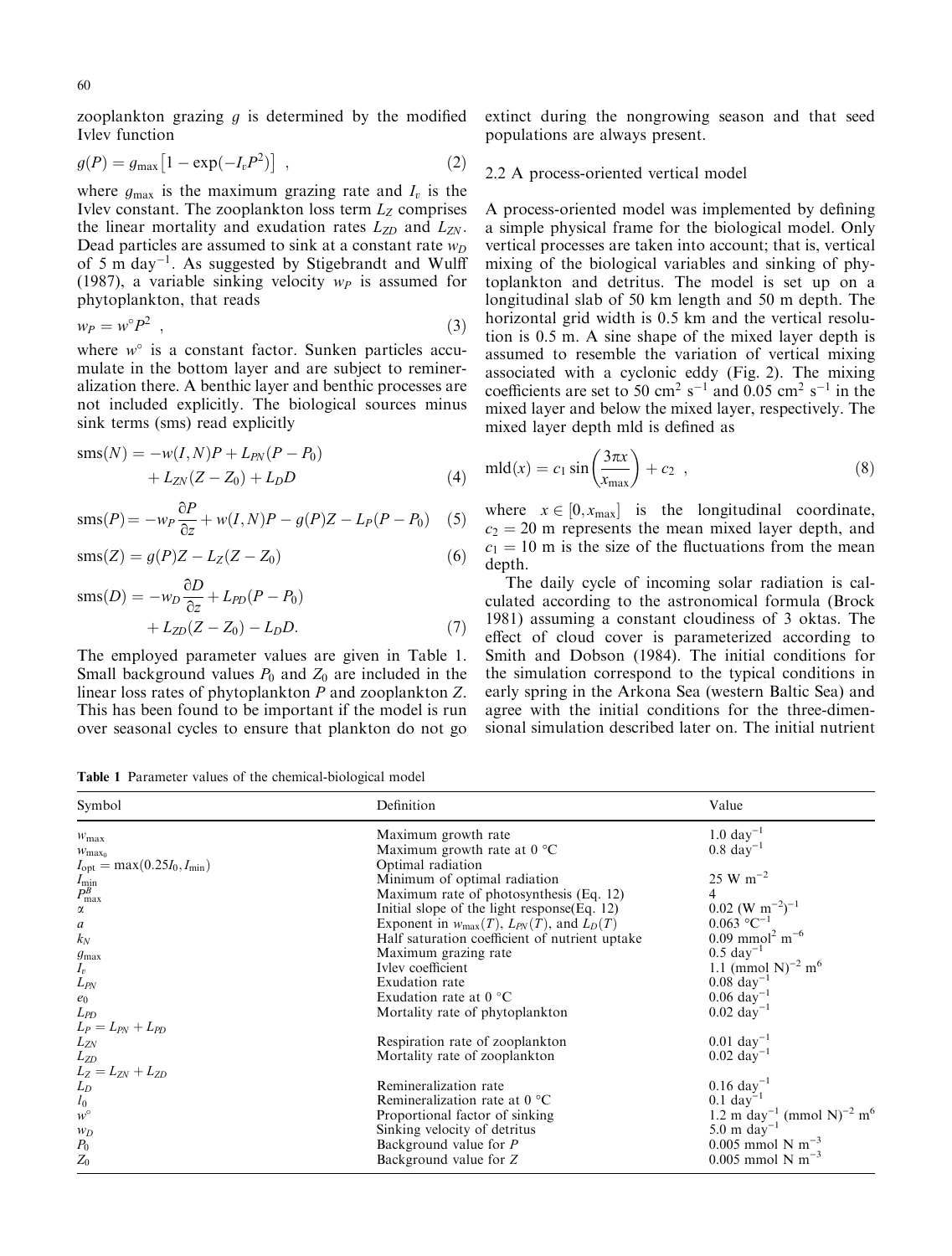corresponding temperature-dependent parameters in the

three-dimensional model. The biological model is incorporated into the circulation model by means of advection-diffusion equations for the state variables which are treated as nonconservative tracers. Tracer advection is modeled using central differences in space and time. This advection scheme is conceptually simple, second-order accurate, and introduces little implicit diffusion, but is not positive definite; that is, advection of steep gradients in tracer distributions can lead to numerical overshooting and unrealistic negative concentrations of the biochemical variables. However, due to the high spatial resolution and the small integration timestep of the three-dimensional model numerical overshooting did not occur.

A large-scale map of the western Baltic Sea including the model area is given in Fig. 3. In order to resolve the mesoscale circulation features, a small horizontal resolution of 1 nautical mile is employed in the model. The vertical spacing is 2 m for the uppermost 12 layers, gradually increasing for the deeper layers to a total of 22 layers. The model topography is shown in Fig. 4. The external forcing comprises daily averages of realistic wind, cloud cover, and air temperature observed at the weather station Arkona and the mast station of the Baltic Sea Research Institute at the Darss sill (see Fig. 4 for the locations of the stations). The wind forcing acts uniformly over the model area, and air temperature and cloudiness were kept homogeneous over the area as well. The initial conditions for temperature and salinity are three-dimensional distributions interpolated from climatological data. The vertical mixing coefficients are determined using the Richardson number model of Pacanowski and Philander (1981) while the horizontal turbulent viscosities and diffusivities are constant. The Richardson number–dependent parameterization for the vertical mixing takes into account stratification and vertical current shear. For large Richardson numbers, corresponding to low current shear, the vertical mixing is reduced. The net heat flux, represented by the downward flux of solar radiation reduced by the net upward flux of longwave back radiation, sensible heat, and latent heat, is parameterized following Rosati and Miyakoda (1988). The parameter values of the physical model are listed in Table 2. The three-dimensional simulations start on March 1, 1995.

#### 3 Model results

3.1 Results and sensitivity of the process-oriented model

The process-oriented model was integrated for 20 days, starting March 15, with homogeneous initial distributions of the biological variables. Within 2 days of model integration horizontal gradients build up. At day 3 a maximum chlorophyll concentration of 1.4 mg  $m<sup>-3</sup>$  in

Fig. 2 Schematic circulation of a cyclonic eddy. The isopycnals are lifted in the center and vertical mixing is reduced there

concentration is 5 mmol N  $m^{-3}$  which is the typical nitrate concentration in the western Baltic Sea in late winter (Nehring et al. 1995, 1996; Matthäus et al. 1997). A low initial phytoplankton concentration of 0.5 mmol N  $\mathrm{m}^{-3}$  is assumed. This value corresponds to a chlorophyll concentration of 0.8 mg  $m^{-3}$ , using the Redfield ratio  $(C:N=106:16)$  and a carbon to chlorophyll ratio of 50. The initial values for zooplankton and detritus are  $0.5$  mmol N m<sup>-3</sup> and  $0.05$  mmol N  $m^{-3}$ , respectively. The simulation starts at March 15, since the spring bloom usually commences in March in the Arkona Sea (Kaiser and Schulz 1978).

#### 2.3 A three-dimensional physical/biological model

The three-dimensional physical/biological model was described earlier by K. Fennel (1999). It consists of the modular circulation model MOM1 (Pacanowski et al. 1990) and the biological model described above. The biological model differs slightly from the above description by the inclusion of temperature-dependent growth and respiration rates of phytoplankton and a temperature-dependent remineralization rate of detritus. These modifications have been found to be important for simulations running over a yearly cycle, but do not affect the results presented in this study and are given only for the sake of a complete description. Employing the  $Q_{10}$  concept of Eppley (1972), the rates read

$$
w_{\max}(I,N,T)
$$

$$
= w_{\text{max}_0} \exp(aT) \frac{N^2}{k_N + N^2} \frac{I}{I_{\text{opt}}} \exp\left(1 - \frac{I}{I_{\text{opt}}}\right) , \qquad (9)
$$

$$
L_{PN}(T) = e_0 \exp(aT) \text{ and } \tag{10}
$$

$$
L_D(T) = l_0 \exp(aT) \quad , \tag{11}
$$

where  $w_{\text{max}_0}$ ,  $e_0$ , and  $l_0$  represent the maximum growth, respiration, and remineralization rates at  $0^{\circ}$ C. Since temperatures vary by less than  $0.2 \degree$ C within the spatial and temporal range considered here, the temperature dependence does not affect the results and is neglected in

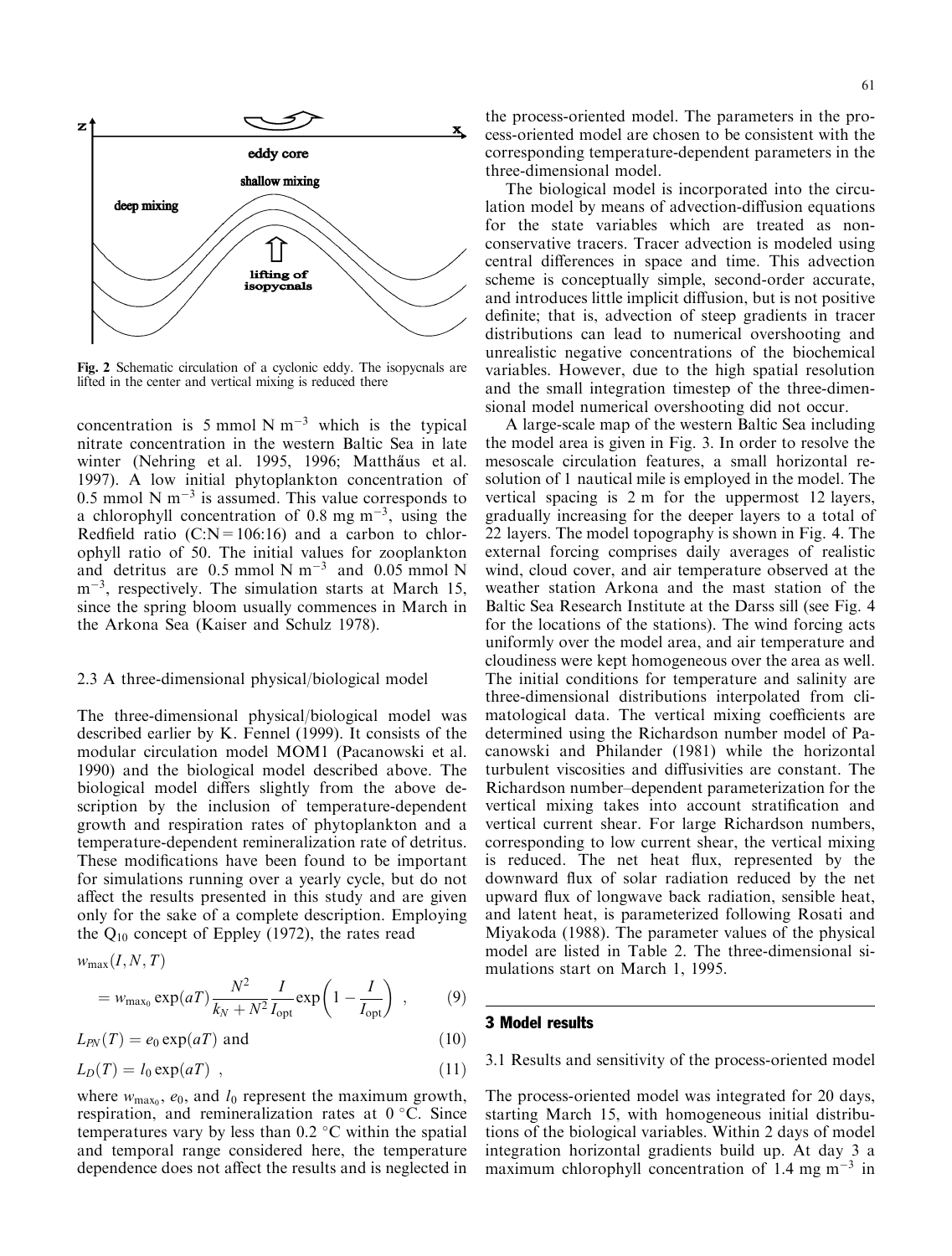



Fig. 4 Model topography including the locations of the measurement stations. At the upper and right axes the latitudinal and longitudinal model indices are indicated. The horizontal grid width is 1 nautical mile

the shallow mixed core compares to a minimum concentration of 0.9 mg  $m^{-3}$  in the deeper mixed regions. The magnitude of this concentration gradient increases rapidly. At day 6 there is a difference of 1.4 mg  $m^{-3}$ between the maximum concentration of 2.4 mg  $m^{-3}$  in the core and the minimum concentration of 1.0 mg  $m^{-3}$ in the deeper mixed region. By day 13 the difference increases to  $4.2 \text{ mg m}^{-3}$  between the values of 5.2 mg m<sup>-3</sup> and 1.2 mg m<sup>-3</sup> in the core and in the

deeper mixed region (Fig. 5). Since phytoplankton growth is the dominant flux in both mixing environments and the magnitude of the growth rate is critically dependent on the mixing depth, the emergence of the concentration gradient is caused by the variations in mixing depth.

The dominance of the growth flux is illustrated in Fig. 6, where the course of the growth and loss terms is plotted for a shallow and a deeper mixed model location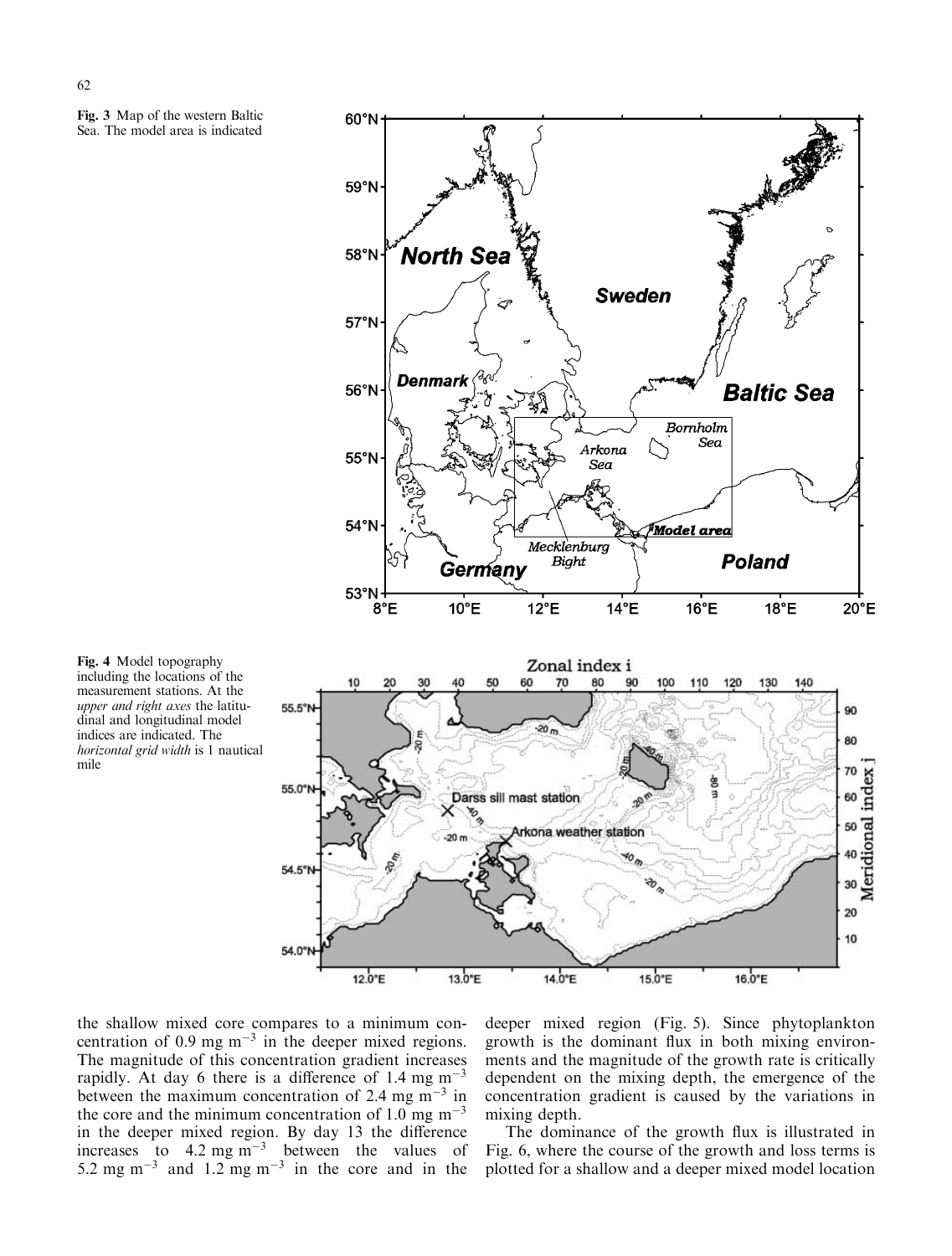Table 2 Parameter values of the circulation model

|                                                                                                   | Symbol Definition                                                                                                                                                                                                                                      | Value                                                                                                                                                                                                                                         |
|---------------------------------------------------------------------------------------------------|--------------------------------------------------------------------------------------------------------------------------------------------------------------------------------------------------------------------------------------------------------|-----------------------------------------------------------------------------------------------------------------------------------------------------------------------------------------------------------------------------------------------|
| $\Delta t$<br>$A_{hm}$<br>$A_{ht}$<br>$A_{vm}$<br>$A_{nt}$<br>$\tau_b$<br>$k_0$<br>k <sub>1</sub> | Time step<br>Horizontal viscosity<br>Horizontal diffusivity<br>Vertical viscosity<br>Vertical diffusivity<br>Bottom friction<br>Extinction due to water<br>Extinction due to chlorophyll $0.03 \text{ m}^{-1}$ (mg chl m <sup>-3</sup> ) <sup>-1</sup> | 120 s<br>$10^5$ cm <sup>2</sup> s <sup>-1</sup><br>$10^5$ cm <sup>2</sup> s <sup>-1</sup><br>0.0134-50 cm <sup>2</sup> s <sup>-1</sup><br>0.00134-50 cm <sup>2</sup> s <sup>-1</sup><br>$0.0025$ dyn cm <sup>-2</sup><br>0.15 m <sup>-1</sup> |

(cf. Fig. 5). At both sites growth and respiratory losses of phytoplankton are the dominant fluxes during the entire integration period. Phytoplankton losses due to grazing, sinking, and mortality are much smaller. At site B the magnitude of the growth flux increases quickly with a doubled flux of 5 mmol N  $m^{-2}$  day<sup>-1</sup> at day 6 compared with a value of 2.5 mmol N  $m^{-2}$  day<sup>-1</sup> at day 1. After 10 days the growth flux has reached a magnitude of 8.2 mmol N m<sup>-2</sup> day<sup>-1</sup> – more than three times the value at day 1. At site A the growth flux also increases over time, but at a much lower rate. After 10 days the growth flux is still smaller than 3 mmol N  $m^{-2}$  day<sup>-1</sup>. The respiratory losses also increase in time due to the higher phytoplankton standing stocks.

During the light-limited phase of the bloom, the phytoplankton growth rate is mainly influenced by the depth of the mixed layer. Variations in nutrient supply can be ruled out as a reason for the differences in the growth rate. Firstly, the nutrient distribution is initially homogeneous, thus another factor must account for the generation of the horizontal differences. Secondly, during the first 11 days of model integration, the nutrient concentrations lie in the saturation range of the growth response. The nutrient concentrations do not drop below 2 mmol N  $m^{-3}$  until day 11; that is, the nutrient supply supports maximum growth rates on the whole slab. To support this argument I calculated the explicit contributions of the nutrient-limited factor  $f_1 = N^2/k_N + N^2$ and the light-limited factor  $f_2 = \frac{I}{I_{opt}} \exp(1 - \frac{I}{I_{opt}})$  to the growth rate at the sites A and B. The mixed layer mean of the nutrient-limited fraction of the growth rate,  $f_1$ , over

Fig. 5 Chlorophyll concentrations simulated by the processoriented model after 10 days of model integration

the first 10 days of the model integration differs negligible by a factor of 1.01 between site A and site B. The mixed layer mean of the light-limited factor,  $f_2$ , over the same period is twice as high in the eddy core at site B as at site A. Consequently the light supply is the most important factor influencing the growth rate during the first 2 weeks. The amount of light received by the phytoplankton population depends on the incoming radiation and the mixing depth. Since the incoming radiation does not vary horizontally, the variation in mixing depth must be crucial for the differences in phytoplankton growth.

The magnitude of the horizontal chlorophyll gradient varies over time as shown in Fig. 7b. It increases during the first 12 days when phytoplankton growth is the dominant process. The concentration gradient decreases again during the following days as nutrient availability starts to limit phytoplankton growth at site B and respiratory losses become more important there. The course and magnitude of the horizontal concentration gradient does not depend critically on the particular choice of the light response of phytoplankton, the starting date of the simulation, or the magnitude of the minimum and maximum mixing depths. A comparison with the results of three modified model runs illustrates this (Fig. 7). The light response was altered by employing another widely used parameterization for the photosynthetically active radiation (see e.g., Cullen 1990)

$$
f(I) = P_{\text{max}}^B [1 - \exp(-\alpha I/P_{\text{max}}^B)] \tag{12}
$$

where  $P_{\text{max}}^B$  and  $\alpha$  represent the maximum rate of photosynthesis and the initial slope of the response, respectively. The formulation of the phytoplankton growth rate changes from Eq. (1) to

$$
w(N, I) = w_{\text{max}} \frac{N^2}{k_N + N^2} f(I) \tag{13}
$$

This modification leads to a slightly stronger response. The maximum concentration gradient between sites A and B is reached 4 days earlier and is a little larger than in the standard simulation (Fig. 7). Changing the starting date of the model run from March 15 to April 1 also shifts the model response slightly (Fig. 7). An increase of the maximum mixing depth by 5 m delays the

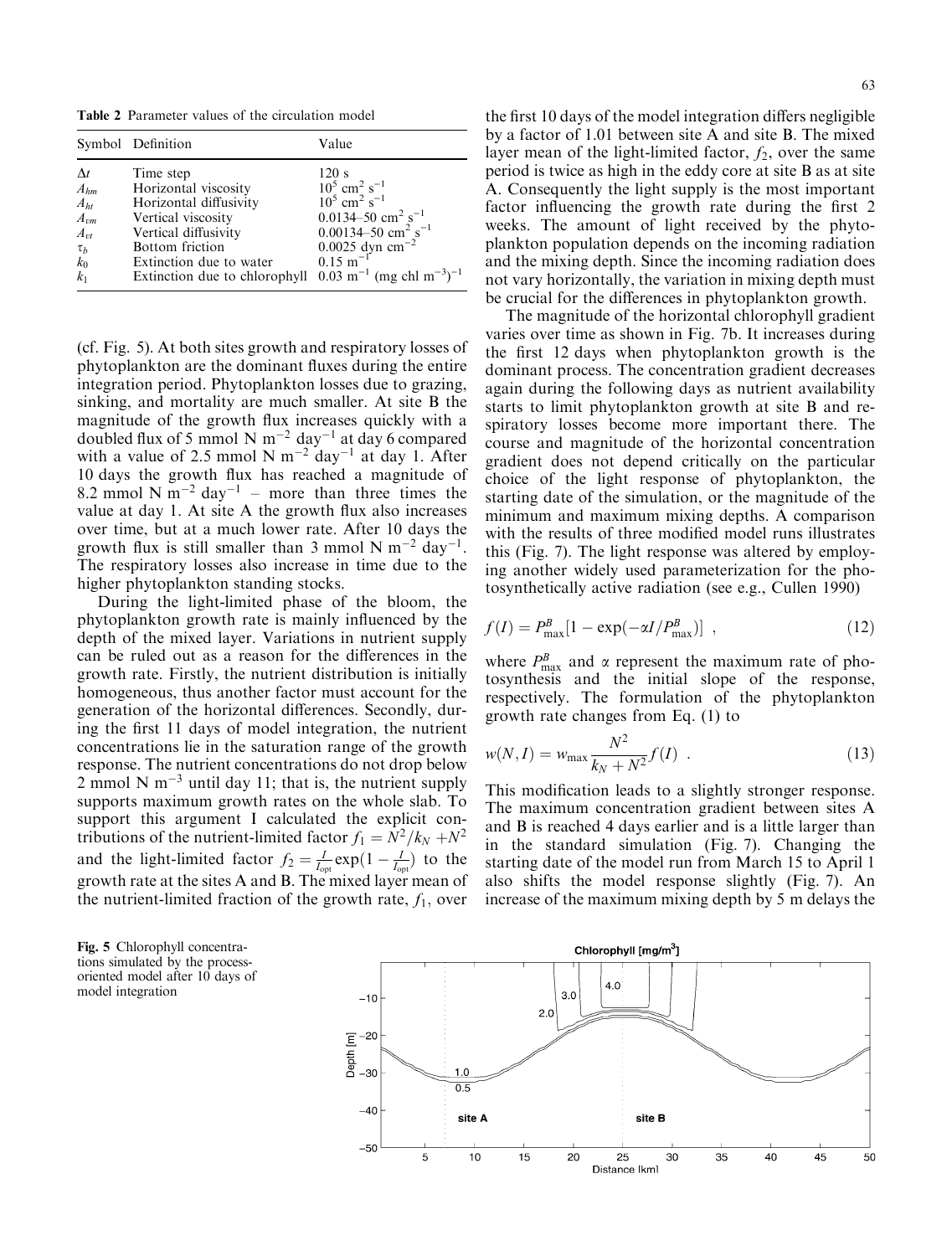

Fig. 6 Course of the phytoplankton source and sink terms integrated over the uppermost 40 m of the water column. Dotted lines refer to site A and solid lines to site B corresponding to the eddy center (cf. Fig. 5). Phytoplankton growth ( $\circ$ ) and respiration ( $\times$ ) are the dominant fluxes, while grazing  $(\cdot)$ , mortality  $(*)$ , and sinking  $(+)$ are of only minor importance

occurrence of the maximum concentration gradient by 3 days (Fig. 7).

#### 3.2 A three-dimensional simulation

A run of the coupled physical/biological model was performed for spring 1995 to simulate nutrient and plankton distributions during spring in the western Baltic Sea. The simulated current patterns are characterized by a high degree of mesoscale variability which evolves in response to the wind forcing and irregular bottom topography and coast lines. The initially homogeneous distributions of nutrients and phytoplankton reflect the physical variability and show con-

Fig. 7 a The simulated chlorophyll course of the standard model run  $(\circ)$  is compared with results of modified models at site B (solid line) and site A (dotted line). b Difference in the chlorophyll concentrations between both sites

siderable spatial variability already during early spring. A comparison of the simulated phytoplankton distribution with corresponding high-resolution chlorophyll measurements obtained during the Finnish phytoplankton monitoring project Algaline (see Rantajärvi and Leppänen 1994 for details) has been presented in K. Fennel (1999). Good agreement in spatial scale and amplitude of the chlorophyll variations has been shown between the simulated and observed distributions. The simulated chlorophyll on a longitudinal section was characterized by differences in concentration of 2 mg chl m<sup>-3</sup> on a spatial scale of  $\sim$ 20 km. These variations compared well with the corresponding observed section (K. Fennel 1999). Since the model captures the observed mesoscale variability qualitatively, a study of the effect of flow patterns on phytoplankton patchiness is feasible.

In correspondence to the one-dimensional simulation presented above, the initial distributions of nutrients and plankton are homogeneous in the vertical and horizontal directions. Differential grazing or differential nutrient supply can be excluded as possible reasons for the generation of phytoplankton patchiness since zooplankton concentrations are as low as 0.5 mmol N  $\text{m}^{-3}$  and nutrients are sufficiently available with concentrations in the saturation range of the growth response. The generation of spatial gradients can be explained by differential growth rates induced by the proposed mechanism. A cyclonic eddy which occurred in the middle of March in the Arkona Sea (Fig. 8) serves as an example. Prior to its occurrence on March 14, nutrients and chlorophyll were distributed homogeneously in the Arkona Sea with chlorophyll concentrations of 1.3 mg chl  $m^{-3}$  and nitrate concentrations of and nitrate concentrations of  $4.7 \text{ mg N m}^{-3}$  (Fig. 9). From March 16 to 19 the cyclonic eddy was observed with a rotational flow field that extends from the surface to the bottom of the water column. The vertical mixing pattern connected with the eddy is shown in Fig. 10, the corresponding temperature and salinity sections are given in Fig. 11. I consider the area between the zonal indexes 68 and 74 and depth

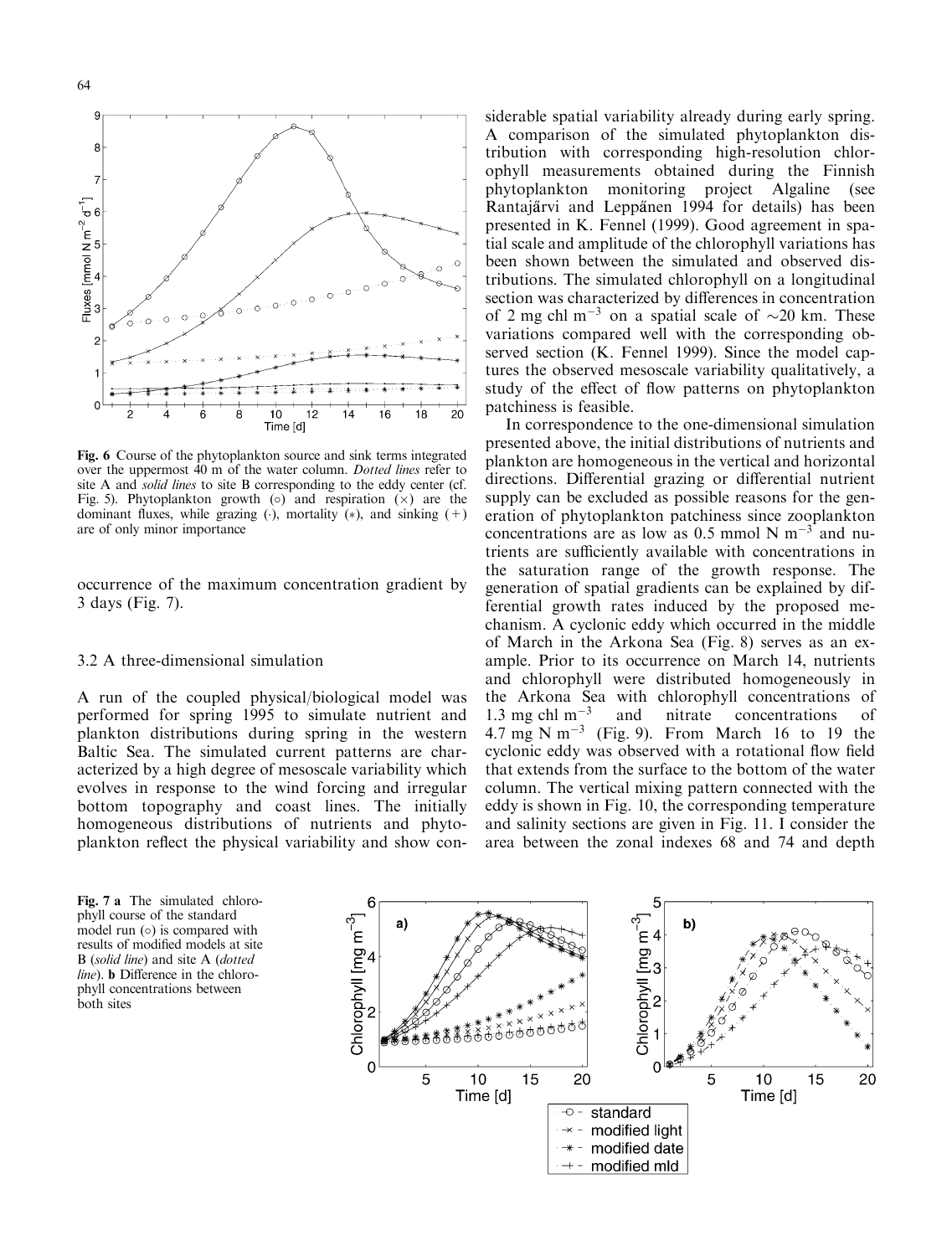index 8 (16 m) as eddy core, based on the hydrographical properties (salinity  $<$  8 PSU and temperature  $\langle 2.8 \degree C \rangle$  in Fig. 11). The mixing coefficients are substantially reduced in the core, while mixing is maximal in the eddy ring (Fig. 10). This corresponds qualitatively to the pattern assumed for the process-oriented model described above. The sections of salinity and temperature show a slightly lower salinity and higher temperature in the core due to the reduced mixing (Fig. 11). The reduced vertical mixing in the eddy core supports higher growth rates of phytoplankton. Within 3 days (March 14 to March 16) the chlorophyll concentrations clearly increase in the core to 1.6 mg chl  $m^{-3}$ , exceeding concentrations in the surrounding environment by 0.2– 0.4 mg chl  $m^{-3}$  (Fig. 9 and Figs. 12 to 14). The eddy declines during the following days.



Fig. 8 The simulated current field in the Arkona Sea on March 16 in the uppermost model layer (upper panel) and at 23 m depth (lower panel). A cyclonic eddy is visible between the zonal and longitudinal indices 60 to 80. The horizontal extension of the eddy is approximately 10 nautical miles. The center of the eddy is located between the zonal indices 70 and 75 at the surface (upper panel) and at the zonal index 70 at the bottom (lower panel). The slight discrepancy in zonal direction between the surface and bottom location is due to the tilting of the rotation axis of the eddy caused by the eastward mean flow of the velocity field

In the western Baltic Sea, mesoscale flow patterns like eddies are of transient nature, with time scales typically ranging from a couple of hours to a few days. The flow field is usually characterized by a superposition of mesoscale patterns, including eddies, rather than the occurrence of single distinguished eddies. After a wind event, the mixed layer depth will initially reflect the generated eddy structure with a smaller mixing depth above cyclonic and a larger mixing depth above anticyclonic eddies, but horizontal advection will make the relation between mixed-layer depth and eddy field more complex over time. Klein and Hua (1990) observed a cascade of sea-surface temperature variability, generated by a wind-induced mesoscale eddy field, from small wavenumbers to large wavenumbers within a few days. The advective flow field is likely to affect the phytoplankton distribution as well, hence chlorophyll concentrations are not expected to be well correlated with the eddy field after more than a few days. However, the suggested mechanism is probably a major factor contributing to the initial generation of horizontal gradients, which are then further modified by the highly variable current field. The model results show that the occurrence of a transient eddy with a lifetime of 3 days is able to generate a notable concentration gradient.

## 4 Discussion

Two models of different complexity were used to investigate the effect of eddy dynamics on phytoplankton growth. The generation of patchiness by the specific circulation of a cyclonic eddy was simulated in a nutrient-replete environment with initially homogeneous distributions of nutrients and plankton. Both models predict higher growth rates in the core of the cyclonic eddy. Since the core is characterized by reduced vertical mixing, it provides more favorable growth conditions for the light-limited phytoplankton population. Because of the enhanced phytoplankton growth in the core, horizontal gradients emerge. In the process-oriented model the concentration difference between the eddy core and the surrounding environment is 0.45 mg chl m<sup>-3</sup> after 3 days – slightly more pronounced than in the three-dimensional simulation, where a concentration difference between 0.2 and 0.4 mg chl  $m^{-3}$  is predicted after 3 days. The difference between the two models can be attributed to the idealized setup of the process-oriented model, which neglects advection and horizontal diffusion. According to the simulation, the local enhancement of growth by mesoscale current features, as postulated by Elken et al. (1994), can occur prior to the establishment of thermal stratification, which is generally considered a necessary condition for phytoplankton growth in the Baltic Sea in spring. The mechanism will apply during the light-limited phase of the bloom until nutrient limitation comes into play.

The described mechanism is based on the assumption that a shallow mixed layer is necessary to initiate a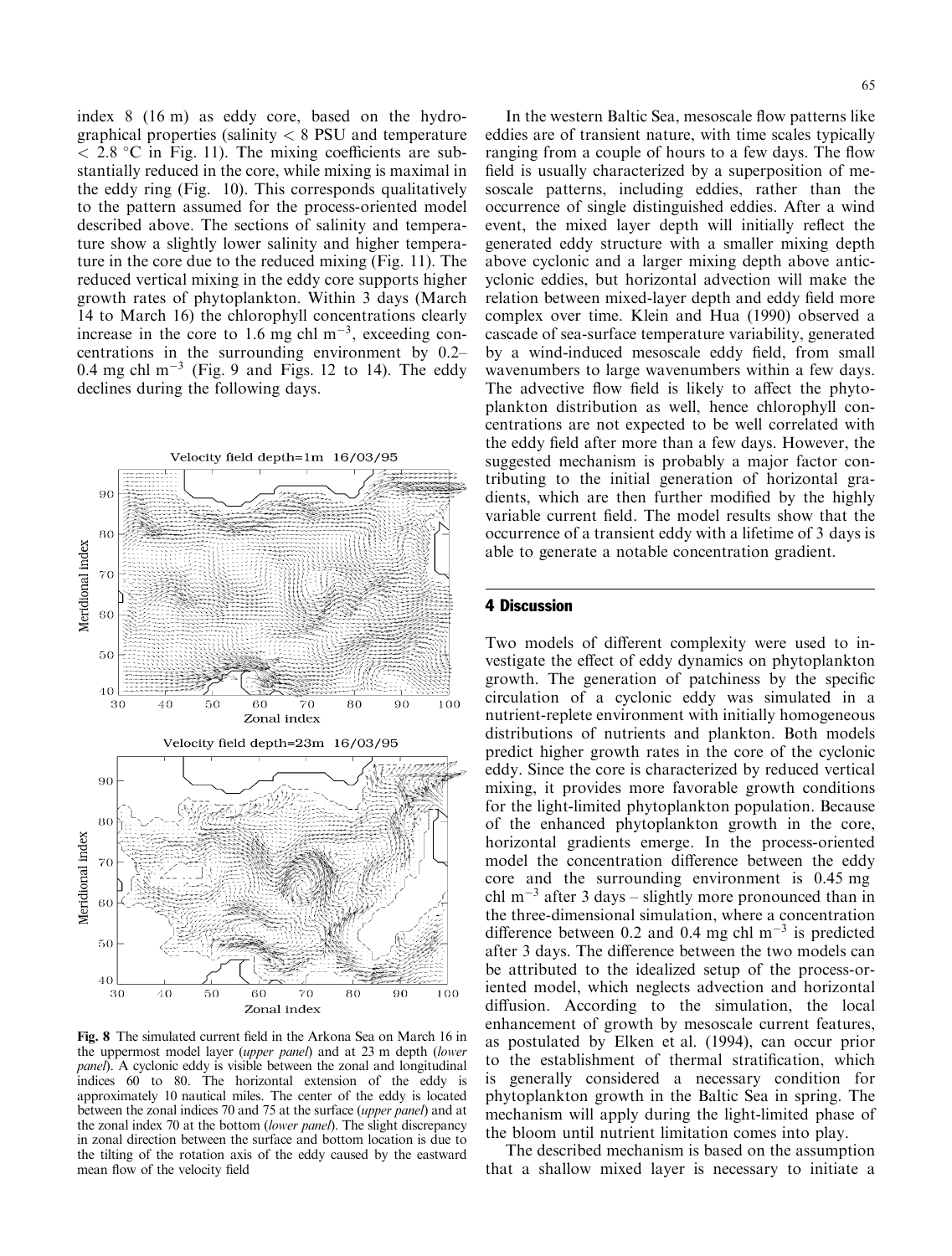panel, cf. Fig. 8)

66



phytoplankton bloom, according to the concept of Sverdrup (1953). Huisman et al. (1999) suggested an alternative mechanism for the generation of phytoplankton blooms, invoking a critical level of turbulence in contrast to the critical depth concept of Sverdrup. The authors postulated that a phytoplankton bloom can occur in weakly mixed environments without the existence of water-column stratification, if the vertical mixing is low and the phytoplankton growth rate exceeds the vertical mixing rate. This mechanism may be important in clear waters with weak vertical mixing (Huisman et al. 1999). The Baltic Sea in spring is characterized by intense wind mixing, and a relatively shallow upper mixed layer is necessary to initiate a phytoplankton bloom.

Previously suggested mechanisms like predator–prey interactions (Steele and Henderson 1992), diurnal ver-

tical migrations of zooplankton (Mackas and Boyd 1979), or spatially varying vertical transport of nutrients into the euphotic zone (Aitsam 1994) do not serve as likely explanations for the generation of patchiness during nutrient-replete spring conditions. Although mesoscale transport patterns affect the distribution of plankton particles and may induce injections of nutrients into the euphotic zone, these physical transport mechanisms alone can only modify existing gradients. They cannot produce them from initially homogeneous distributions. In typical summer situations when the euphotic zone is nutrient-depleted, topographically induced upwelling may transport nutrients into the euphotic zone locally. This causes patchy distributions in summer, but does not explain the intense variability observed during spring conditions. In temperate latitudes prior to the spring bloom it is reasonable to as-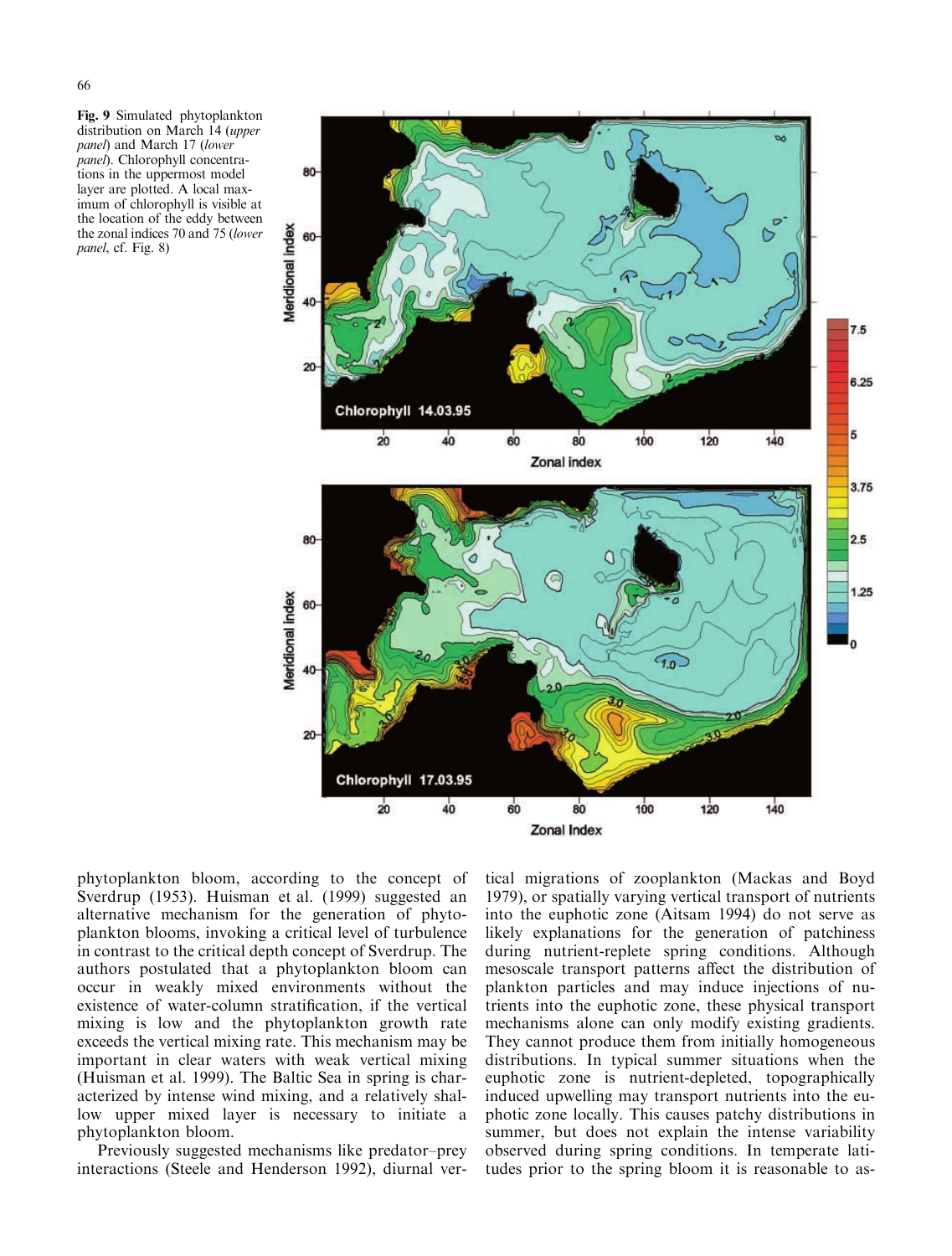

Fig. 10 Zonal section of the simulated vertical mixing coefficients at  $j = 66$  (55°5'N) on March 16. The *depth index* refers to the layers of the model (the first 12 layers are 2 m thick). Vertical mixing is reduced in the core of the eddy between the zonal indices 70 to 75, whereas mixing is at maximum between the zonal indices 65 to 70



Fig. 11 Zonal section of the simulated salinity (upper panel) and temperature (lower panel) at  $j = 66$  (55°5'N) on March 16

sume that growth conditions are uniform in terms of nutrient availability and initial plankton populations. In this case there are only two principal reasons for the emergence of plankton patches: (1) the particles are

Chlorophyll  $\text{[mg/m}^3\text{]}$  j=66 16/03/95 ĿÇ, -3 -5 Depth index  $-7$ -9  $-11$  $-13$  $-15$  $-17$ Zonal index





Fig. 12 Zonal sections of the simulated chlorophyll distribution (upper panel) and the velocity component v (lower panel) at  $j = 66$  $(55°5'N)$  on March 16. Velocity is given in cm s<sup>-1</sup>, with *dashed lines* representing negative values. The eddy core is situated between the zonal indices 70 and 75

transported by a movement relative to the current into the patch (differential transport) or (2) they are produced in the patch by a biological process which acts with higher efficiency there than in the surrounding region (differential rates). Differential transport appears, for instance, due to sinking or floating of phytoplankton (Franks 1992, 1995, 1997), or diurnal vertical migration of zooplankton (Rovinsky et al. 1997). Differential rates occur when processes depend on nonisotropic conditions such as light or biochemical gradients. All these differential mechanisms arise from a nonlinear response to the current field.

An elevated growth in the core of mesoscale eddies was observed as early as 1941 in the area off the Southern California coast, where Sargent and Walker (1948) found an association of high diatom abundances with a cyclonic eddy. Mesoscale current patterns also affect phytoplankton growth patterns in the Southern Ocean (Strass et al. 1998; Moore et al. 1999), where productivity is generally low except at a narrow band associated with the Polar Front (PF) jet. The PF is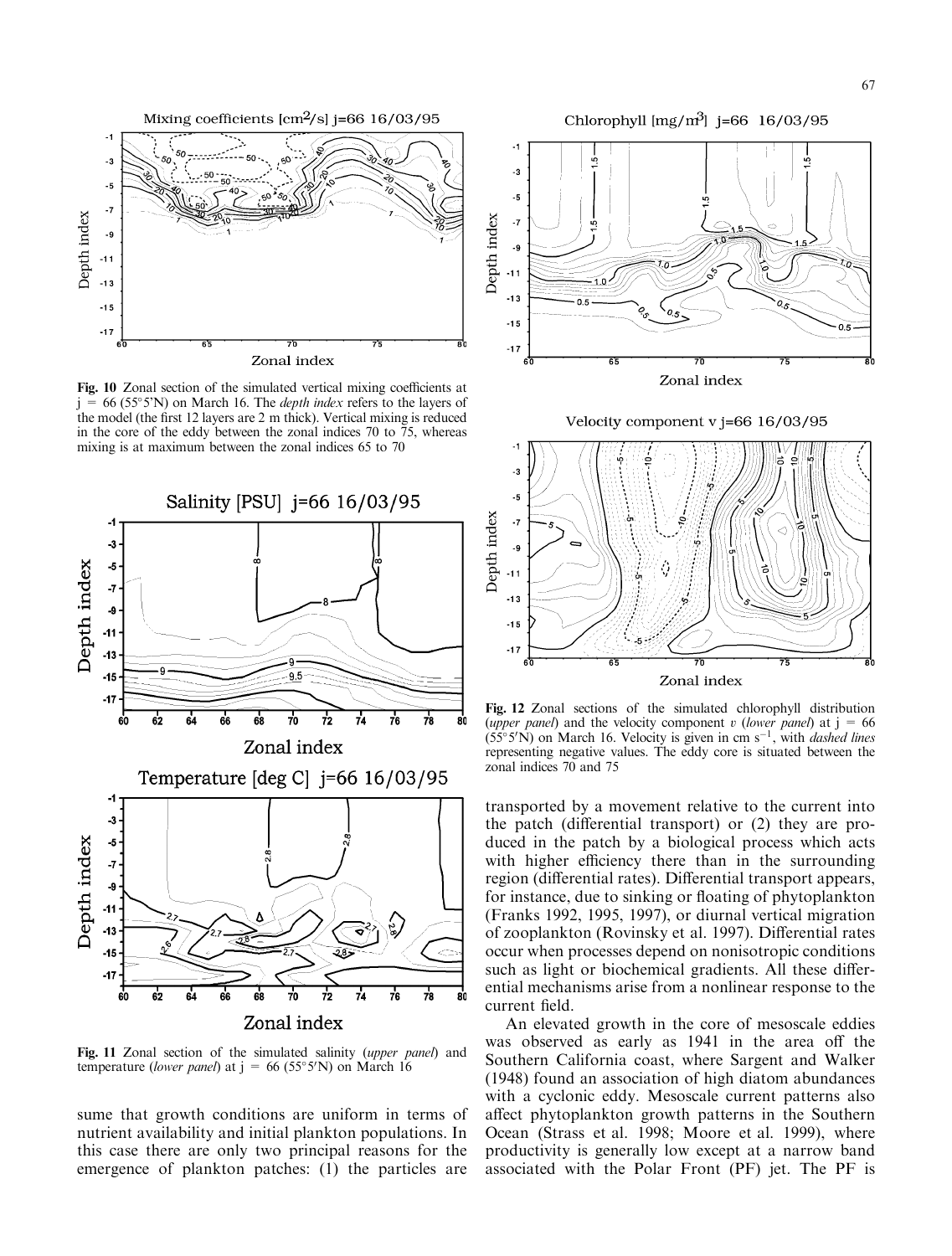

characterized by intense mesoscale variability which has been found most important for the distribution of biomass (Moore et al. 1999). Besides the possible iron limitation, phytoplankton growth is largely limited by light (Nelson and Smith 1991). Hence a local stabilization of the water column due to mesoscale features like meanders and eddies can create favorable light conditions. Consistent with the mechanism described in this paper, Barth et al. (2001) observed a localized high– chlorophyll patch associated with the cyclonic bend of a PF jet meander. Despite its relatively high advection velocities, this patch stayed in place with respect to the meander, implying a continuous growth at this location. An important influence of eddy dynamics on primary production patterns is also known from the Sargasso Sea in the North Atlantic, although a different mechanism is acting (Falkowski et al. 1991; McGillicuddy et al. 1998; Oschlies and Garcon 1998). The upper ocean layer in the Sargasso Sea is nutrient-depleted, so that an uplifting of the water column within the core of eddies results in an upward transport of nutrients. In this case, nutrient-rich water from below the nutricline is lifted into the euphotic zone and increases primary production.

Fig. 13 Fig. 12 for March 17 Fig. 14 Fig. 12 for March 18. An increased chlorophyll concentration associated with the eddy core is obvious. Note that this section has been taken at the meridional index 68 (55 $\degree$ 7'N) instead of 66 (55 $\degree$ 5'N) in Figs. 12 and 13. This cross-section has been shifted since the eddy moved northward since March 16

#### 5 Conclusions

The model results demonstrate that the nonlinear response of phytoplankton growth to the current field is a powerful mechanism for the generation of patchiness during nutrient-replete, light-limited growth conditions. During light-limited periods the characteristic circulation of eddies can produce differential growth rates (Elken et al. 1994). Due to the reduced mixing in the isolated core, the light supply is higher there, promoting locally elevated growth rates. In the Baltic Sea the mesoscale current field can favor phytoplankton growth prior to the establishment of the thermocline, which is generally regarded as the trigger for the phytoplankton spring bloom. The mechanism can be regarded as general and is likely to apply during light-limited periods in other regions that are characterized by mesoscale eddy variability as well, e.g., the frontal region of the Southern Ocean.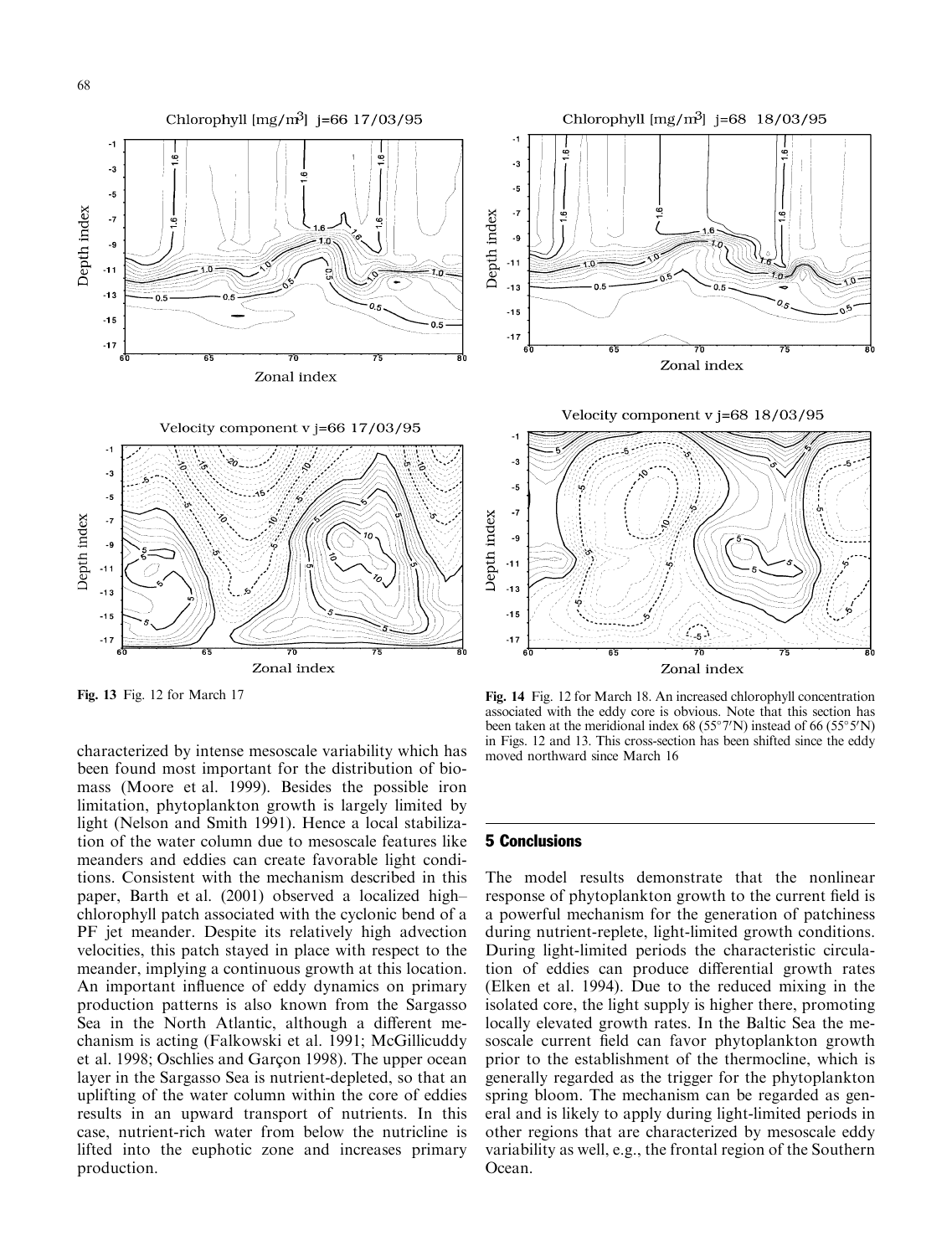The effect of eddies on phytoplankton distributions leads to consequences for the spatial and temporal representativeness of in situ measurements. The actual current patterns should be taken into account when interpreting single samples. In the Baltic Sea the mesoscale current field can favor growth on small spatial scales prior to the establishment of the thermocline, which is generally regarded as the trigger for the phytoplankton spring bloom in that region.

Acknowledgements This work has been partially supported by a grant from the National Aeronautics and Space Administration (NAG5-4947). I am grateful to Richard Zeebe for helpful comments and encouragement and thank Bernadette Sloyan, Yvette Spitz, Jasmine Nahorniak, and Leon Tovey for their critical reviews of the manuscript. The thoughtful comments of two anonymous referees are greatly appreciated.

#### References

- Abbott MR, Zion PM (1987) Spatial and temporal variability of phytoplankton pigments off Northern California during Coastal Ocean Dynamics Experiment 1. J Geophys Res 92C: 1745–1755
- Abbott MR, Barksdale B (1995) Variability in upwelling systems as observed by satellite remote sensing: In: Summerhayes CP, Emeis KC, Angel MV, Smith RL, Zeitzschel B (eds.) Upwelling in the ocean: modern processes and ancient records. Wiley, New York, pp 221–238
- Abraham ER (1998) The generation of plankton patchiness by turbulent stirring. Nature 391: 577–580
- Aitsam A (1994) Physical and biological background of plankton patchiness. ICES Coop Res Rep 201: 3–7
- Barth JA, Cowles TJ, Pierce SD (2001) Mesoscale physical and biooptical structure of the Antarctic Polar Front near 170°W during spring. J Geophys Res 106G: 13879–13902
- Brock TD (1981) Calculating solar radiation for ecological studies. Ecol Modelling 14: 1–19
- Cullen JJ (1990) On models of growth and photosynthesis in phytoplankton. Deep-Sea Res 37: 667–683
- Davis CS, Gallager SM, Solow AR (1992) Microaggregations of oceanic plankton observed by video microscopy. Science 257: 230–232
- Denman KL, Platt T (1976) The variance spectrum of phytoplankton in a turbulent ocean. J Mar Res 34: 593–601
- Elken J, Talsepp L, Kotus T, Pajuste M (1994) The role of mesoscale eddies and saline stratification in the generation of spring bloom heterogeneity in the southeastern Gotland Basin: an example from PEX'86. ICES Coop Res Rep 201: 40–48
- Eppley RW (1972) Temperature and phytoplankton growth in the sea. Fish Bull 70: 1063–1085
- Falkowski GP, Ziemann D, Kolber Z, Bienfang PK (1991) Role of eddy pumping in enhancing primary production in the ocean. Nature 352: 55–58
- Fennel K (1999) Interannual and regional variability of biological variables in a coupled 3-D model of the western Baltic. Hydrobiologia 393: 25–33
- Fennel W (1995) A model of the yearly cycle of nutrients and plankton in the Baltic Sea. J Mar Syst 6: 313–329
- Franks PJS (1992) Sink or swim: accumulation of biomass at fronts. Mar Ecol Prog Ser 82: 1–12
- Franks PJS (1995) Thin layers of phytoplankton: a model of formation by near-inertial wave shear. Deep-Sea Res 42: 75–91
- Franks PJS (1997) Spatial patterns in dense algal blooms. Limnol Oceanogr 42: 1297–1305
- Gower JFR, Denman KL, Holyer RJ (1980) Phytoplankton patchiness indicates the fluctuation spectrum of mesoscale oceanic structure. Nature 288: 157–159
- HELCOM (1996) Third periodic assessment of the state of the marine environment of the Baltic Sea, 1989–93. Background document. Baltic Sea Environment Proceedings 64B, Helsinki Commission 1996, 252 pp
- Huisman J, van Oostveen P, Weissing FJ (1999) Critical depth and critical turbulence: two different mechanisms for the development of phytoplankton blooms. Limnol Oceanogr 44: 1781–1787
- Kaiser W, Schulz S (1978) On the causes of the differences in space and time of the commencement of the phytoplankton bloom in the Baltic. Kieler Meeresforsch Suppl 4: 161–170
- Klein P, Hua BL (1990) The mesoscale variability of the sea surface temperature: an analytical and numerical model. J Mar Sys 48: 729–763
- Kononen K, Nommann S, Hansen G, Hansen R, Breuel G, Gupalo E (1992) Spatial heterogeneity and dynamics of vernal phytoplankton species in the Baltic Sea in April–May 1986. J Plank Res 14: 107–125
- Levin SA, Segel LA (1976) Hypothesis for the origin of planktonic patchiness. Nature 259: 659
- Mackas DL, Boyd CM (1979) Spectral analysis of zooplankton spatial heterogeneity. Science 204: 62–64
- Mackas DL, Denman KL, Abbott MR (1985) Plankton patchiness: biology in the physical vernacular. Bull Mar Sci 37: 652–674
- Malchow H (1994) Nonequilibrium structures in plankton dynamics. Ecol Modelling 75/76: 123–134
- Matthaus W, Nehring D, Lass HU, Nausch G, Nagel K, Siegel H (1997) Hydrographisch-chemische Zustandseinschätzung der Ostsee 1996. Mar Sci Rep 24
- McGillicuddy DJ, Robinson AR, Siegel DA, Jannasch HW, Johnson R, Dickey TD, McNeil J, Michaels AF, Knap AH (1998) Influence of mesoscale eddies on new production in the Sargasso Sea. Nature 394: 263–265
- Moore JK, Abbott MR, Richman JG, Smith WO, Cowles TJ, Coale KH, Gardner WD, Barber RT (1999) SeaWiFS satellite ocean color data from the Southern Ocean. Geophys Res Lett 26: 1465–1468
- Nehring D, Matth}aus W, Lass HU, Nausch G, Nagel K (1995) Hydrographisch-chemische Zustandseinschätzung der Ostsee 1994. Mar Sci Rep 9: 1–71
- Nehring D, Matth}aus W, Lass HU, Nausch G, Nagel K (1996) Hydrographisch-chemische Zustandseinschätzung der Ostsee 1995. Mar Sci Rep 16
- Nelson DM, Smith WO, Jr. (1991) Sverdrup revisited: critical depths, maximum chlorophyll levels, and the control of Southern Ocean productivity by the irradiance-mixing regime. Limnol Oceanogr 36: 1650–1661
- Onken R (1990) The creation of reversed baroclinity and subsurface jets in oceanic eddies. J Phys Oceanogr 20: 786–791
- Oschlies A, Garçon V (1998) Eddy-induced enhancement of primary production in a model of the North Atlantic Ocean. Nature 394: 266–269
- Pacanowski RC, Philander SGH (1981) Parameterization of the vertical mixing in numerical models of the tropical ocean. J Phys Oceanogr 11: 1443–1451
- Pacanowski RC, Dixon K, Rosati A (1990) The GFDL modular ocean model users' guide version 1.0. GFDL Tech Rep 2, Princeton Univ., Princeton
- Powell TM, Okubo A (1994) Turbulence, diffusion and patchiness in the sea. Philos Trans Roy Soc, London (B) 343: 11–18
- Rantajärvi E, Leppänen J-M (1994) Unattended algal monitoring on merchant ships in the Baltic Sea. TemaNord 546: 1–60
- Rosati A, Miyakoda K (1988) A general circulation model for upper ocean simulation. J Phys Oceanogr 18: 1601–1626
- Rovinsky AB, Adiwidjaja H, Yakhnin VZ, Menzinger M (1997) Patchiness and enhancement of productivity in plankton ecosystems due to differential advection of predator and prey. Oikos 78: 101–106
- Sargent MC, Walker TJ (1948) Diatom populations associated with eddies off Southern California in 1941. J Mar Res 7: 490–505
- Siegel H, Gerth M, Neumann T, Doerffer R (1999) Case studies on phytoplankton blooms in coastal and open waters of the Baltic